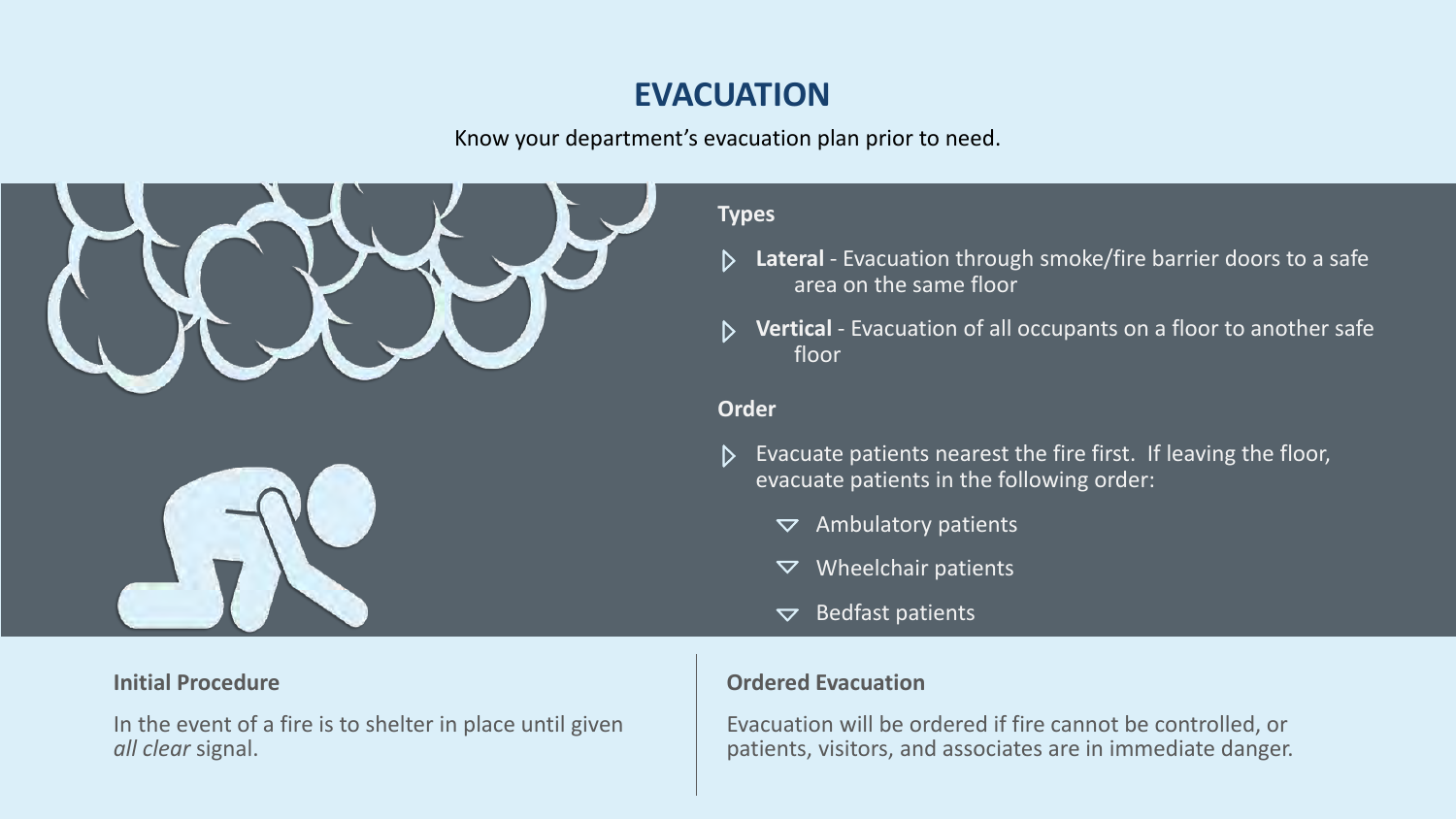Know where the fire pulls and extinguishers are located.

| <b>Advanced Search</b>                                                                                               |                 |                          |                |  |
|----------------------------------------------------------------------------------------------------------------------|-----------------|--------------------------|----------------|--|
|                                                                                                                      | Keyword         |                          | $\overline{3}$ |  |
| <b>₩</b> Advanced Search Options                                                                                     |                 |                          |                |  |
|                                                                                                                      |                 | <b>SEARCH</b>            |                |  |
| <b>Search Results</b>                                                                                                |                 |                          |                |  |
|                                                                                                                      |                 | No records to display    |                |  |
|                                                                                                                      |                 |                          |                |  |
| <b>Read Catalog</b>                                                                                                  |                 |                          |                |  |
| $\frac{\pi}{2\pi}$<br>St. Elizabeth Healthcare<br>Policy Manager<br>$\triangleright$ Administrative & Information Se |                 | <b>Division</b>          |                |  |
|                                                                                                                      |                 | St. Elizabeth Healthcare | $-80$          |  |
| <b>Business Health</b><br>Cardiac Cath/Cardiac Cath Re<br><b>DE Cardiovascular Services</b>                          | <b>Policies</b> |                          |                |  |
| <b>DECIMILE A</b> Clinical Engineering<br>Clinical Laboratory - PLP (Prefi-                                          |                 | No records to display    |                |  |
| De Clinical Laboratory - SEH<br>Clinical Research<br><b>D</b> Compliance 360 Resources/Inf                           |                 |                          |                |  |
| <b>Discharge Planning &amp; Patient L</b><br><b>Emergency Plans</b>                                                  |                 |                          |                |  |
| Employee Assistance Program<br><b>Environmental Services</b><br><b>Facilities Management</b>                         |                 |                          |                |  |
| <b>Family Practice Center</b>                                                                                        |                 |                          |                |  |
|                                                                                                                      |                 |                          |                |  |
|                                                                                                                      |                 |                          |                |  |
|                                                                                                                      |                 |                          |                |  |
|                                                                                                                      |                 |                          |                |  |

# **EMERGENCY PLANS**

## **Locate**

Know where the fire pulls and extinguishers are located.

Emergency Plans are located on the Compliance360.

 $\sim 10^4$ 

## **Know**

Know your department's emergency and evacuation plan before you need to use it.

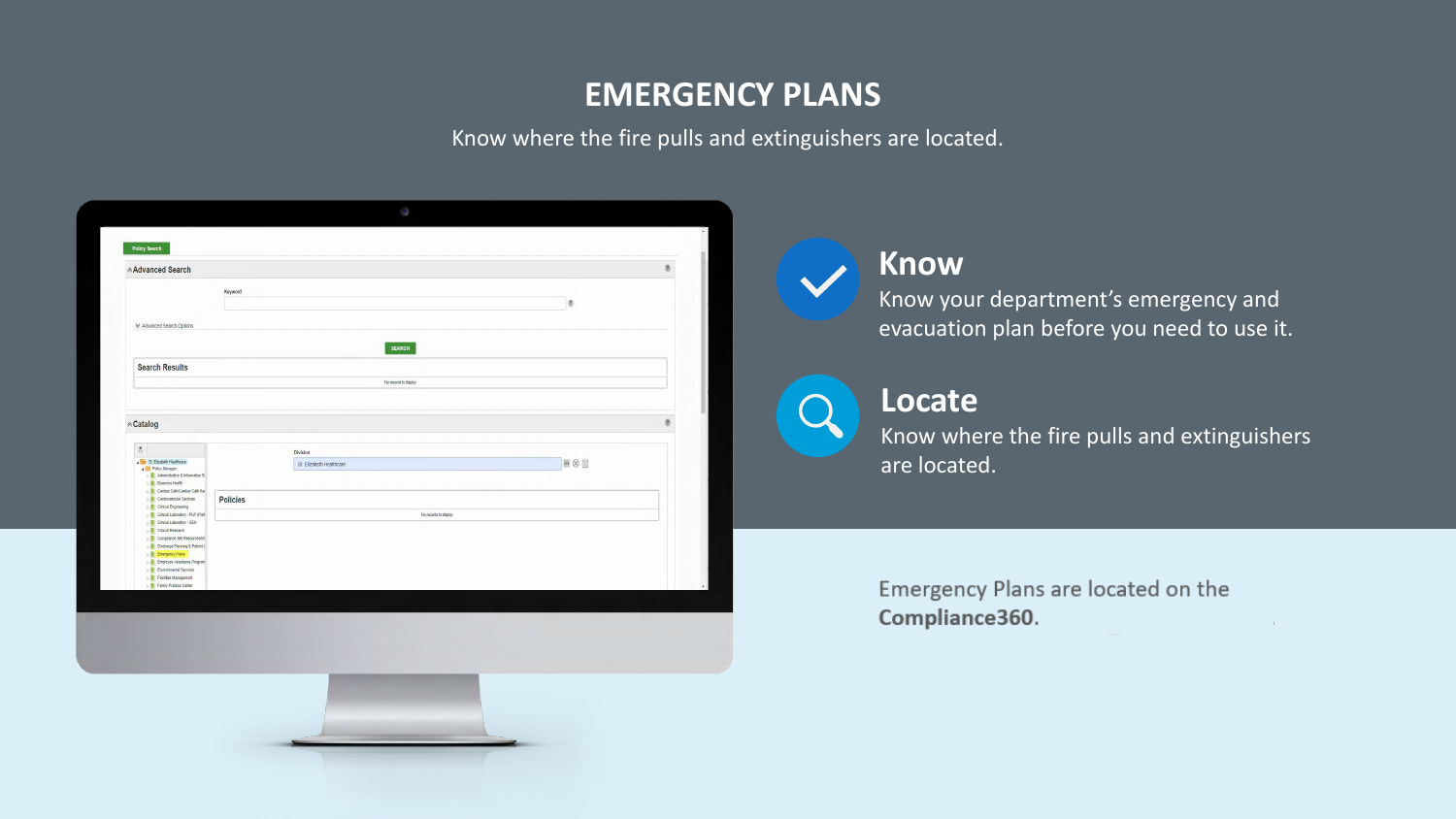# **HAZARDOUS WASTE DISPOSAL**

#### **SDS Instructions**

Review SDS for instructions on how to dispose of any chemical/chemical containers.

#### **Still unclear?**

If not clearly outlined on the SDS, contact your supervisor and/or Safety Officer to insure proper disposal.

- **Contact your supervisor and Employee Health** immediately.
- Infection Control Manual is in **Compliance360** under *Infection Control Manuals*.

Also referred to as **Infectious waste.** *Costs more than 10x that of general waste.*



#### **Description**

Biohazard symbol indicates item contains and/or is soiled with blood or body fluids.

#### **Exposure**

### **Universal Precautions | Blue bag** All soiled linens are handled with universal precautions.

- Patient linens
- All visibly soiled linen
	- blood
	- stool



Saturated with blood/OPIM that may drip or release contents when held vertical, squeezed

• Containers of blood/OPIM body fluids that cannot be safely emptied or are not designed to be emptied (*i.e. chest drainage* 

• Dialysis waste containing blood/OPIM

- *systems*).
- Blood bags & tubing
- 
- Unfixed human tissue or organs
- Laboratory biological waste

#### **CHEMO Waste Only | Yellow bag** Yellow bags are used for CHEMO waste only.

- Gowns
- Gloves
- Googles
- Wipes
- Empty IVs & tubing
- Linen contaminated with CHEMO waste



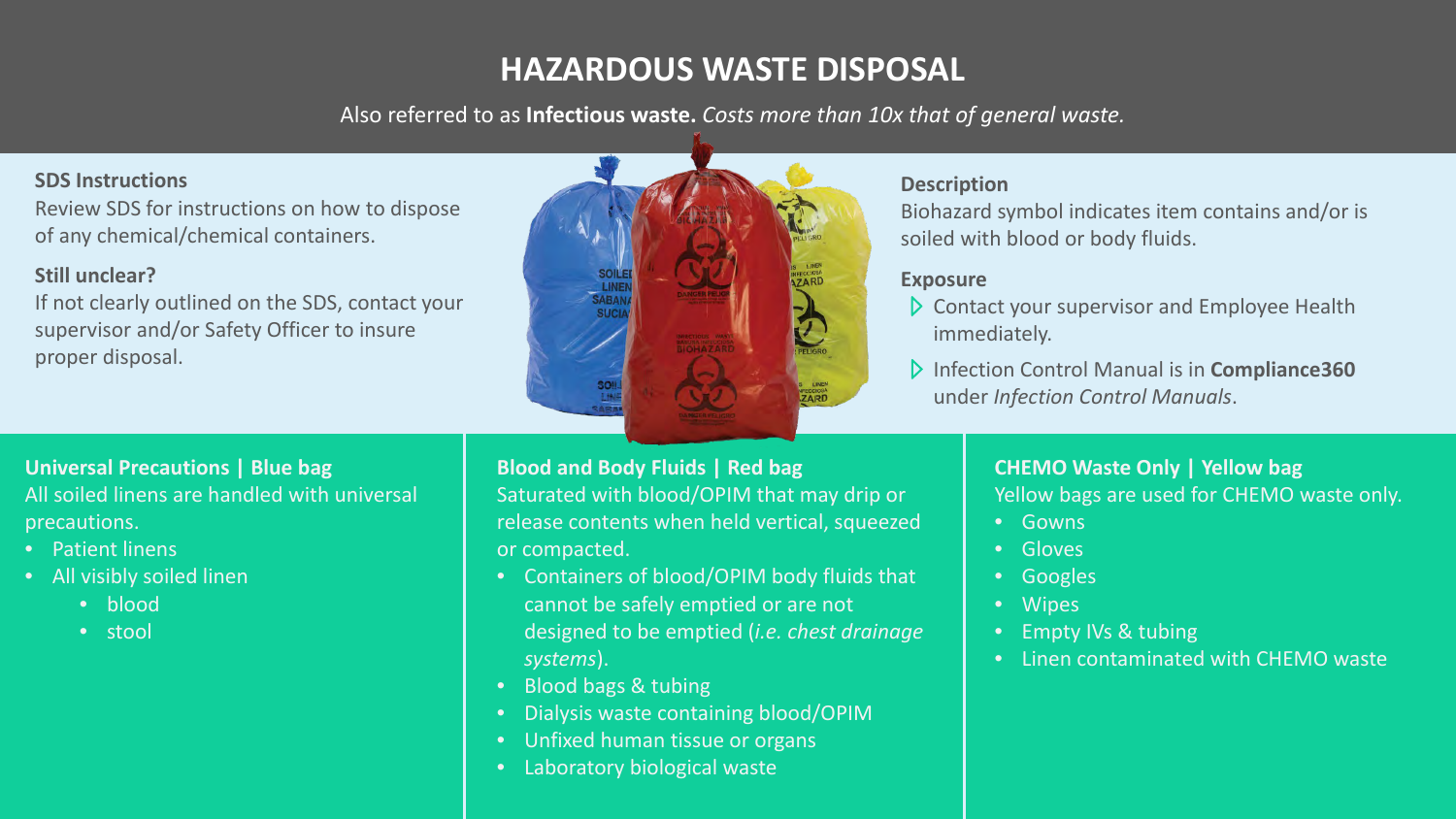



# **GENERAL WASTE DISPOSAL**

### vs. BIOHAZARD

- Paper, plastic, glass  $\triangleright$
- Food
- $\triangleright$  Blue pads
- $\triangleright$  Items such as diapers containing urine, feces, gastric contents
- Sanitary napkins  $\triangleright$
- Emptied urinary drainage bags
- Vials of saline/sterile water  $\triangleright$
- $\triangleright$  Emptied and rinsed containers that held any body fluids

### **Waste Stream Management**







Continuous Rx Controlled Substance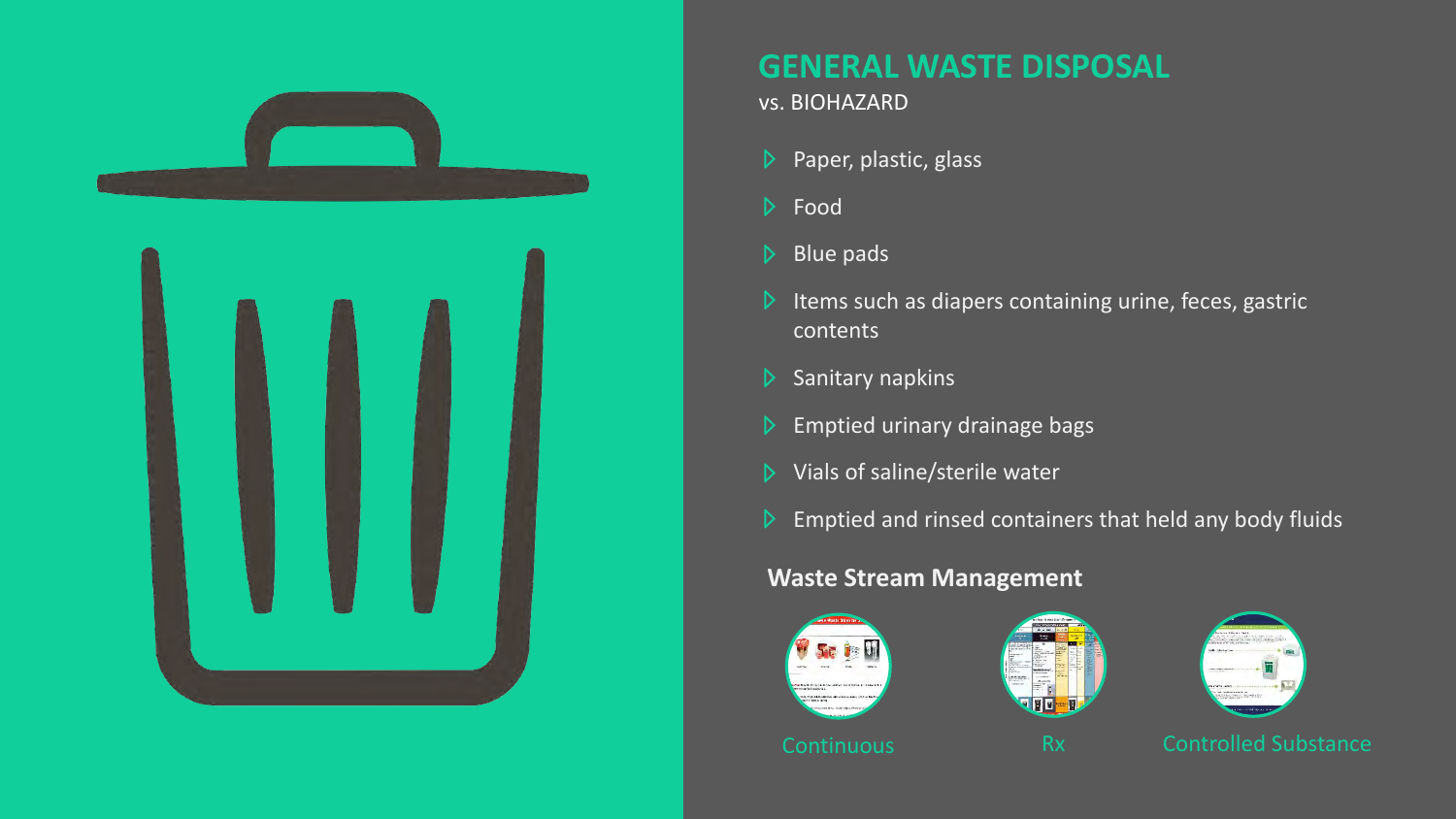### **Oxygen/Other Medical Gases The Case of Case Cylinder Safety**

## **UTILITY FAILURE**

- Supplied from central locations/warehouse.
- Know where the shut offs are in your area.
	- Must not be blocked  $\blacktriangledown$
	- Must be accessible  $\blacktriangledown$
	- $\blacktriangledown$ Usually near nurses station
	- It is the responsibility of the *Nurse Manager,*   $\blacktriangledown$
- Should be safely stored with valves closed, in a carrier  $\triangleright$ or rack (**No more than 12 full cylinders in a smoke compartment**).
- Damaged tank can act like a rocket or missile O2 cylinders on wheelchairs or stretchers are considers working stock.
- O2 cylinders must be stored in racks, not lying on floor, beds or hanging from hook. $\triangleright$



*Respiratory supervisor or designee* **to see shut** 

**off valve is turned off in a fire situation**.

Contact Plant Engineering if failure occurs.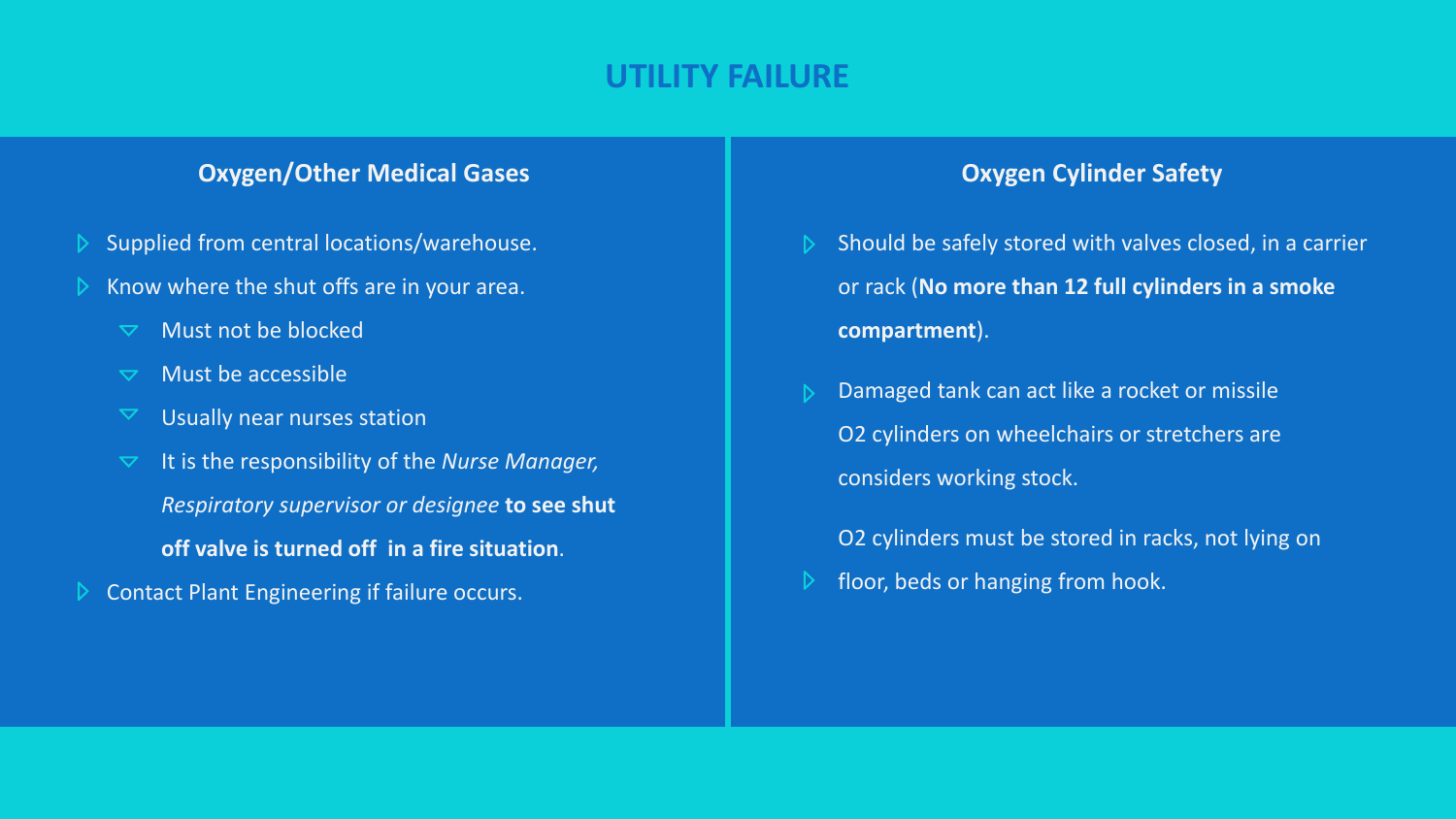# **CLINICAL ENGINEERING LABELS**

Clinical Engineering confirms the operational & electrical safety of all medical equipment (demo, loaner, rental).





| <b>Clinical Engineering Department</b><br><b>QA/PM Inspection Completed</b><br><b>Expires:</b><br>If expired, contact Clinical Engineering | Scheduled QA/<br>For service, contar |  |
|--------------------------------------------------------------------------------------------------------------------------------------------|--------------------------------------|--|
|                                                                                                                                            | Items that are<br>regular basis      |  |
| If the date on the label is expired<br>discontinue use and contact<br><b>Clinical Engineering.</b>                                         | Maintains an i<br>medical equipi     |  |

/PM not required.

ct Clinical Engineering

*not inspected on a* 

nventory of all ment.

*Indicates confirmation testing and should not be removed until the equipment has left the medical center.* 

## Electrical Safety

Testing Passed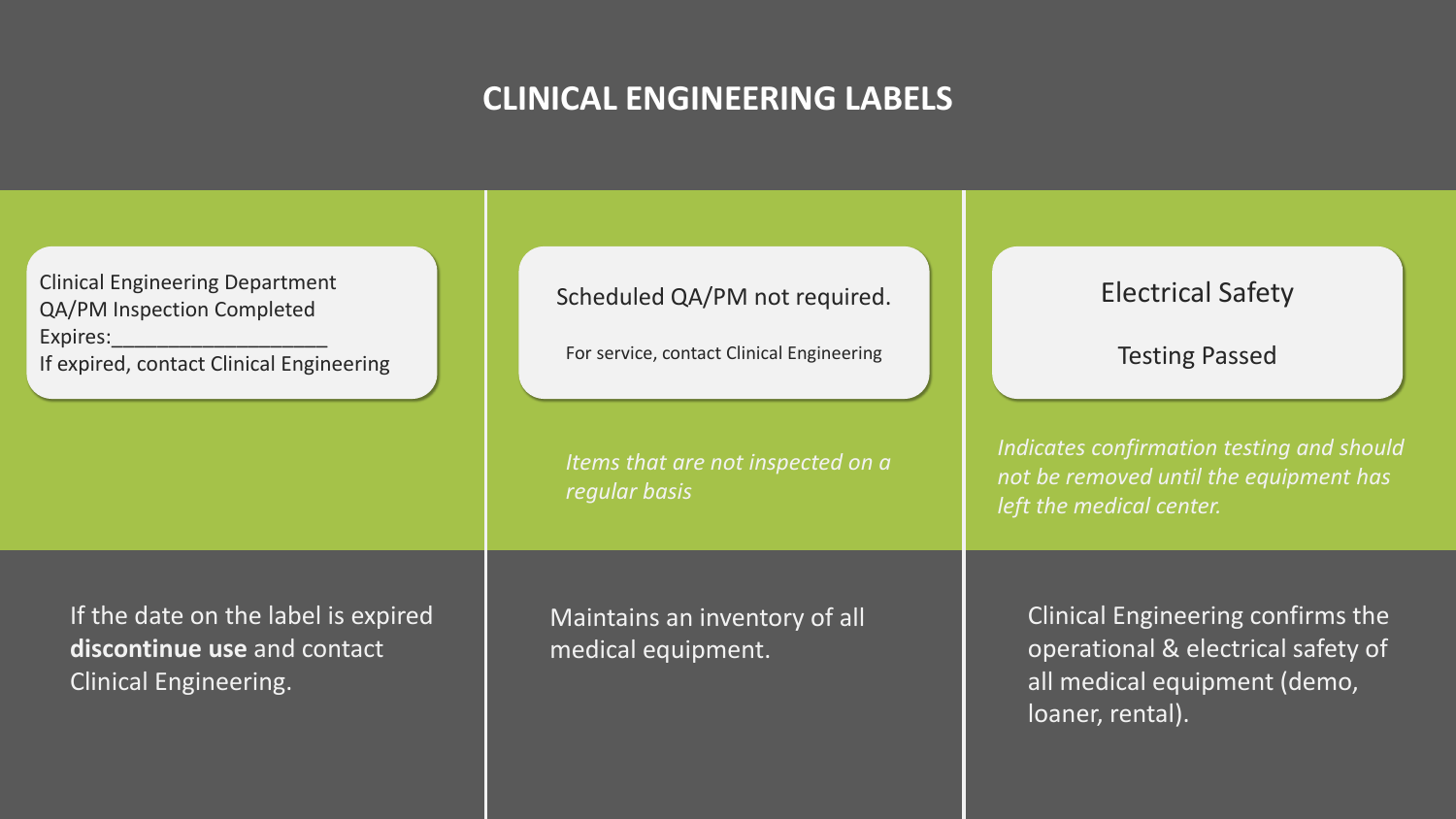## **Cardiac or Respiratory Arrest (Adult or child)**

- ► Medical Emergency somewhere in the hospital.
- ► Dial 22222 Activate the Code Blue button
- **announced.**
- **Skills**)- *Code Management*
- ► Assist the Code team
- ► In non-hospital sites call 911

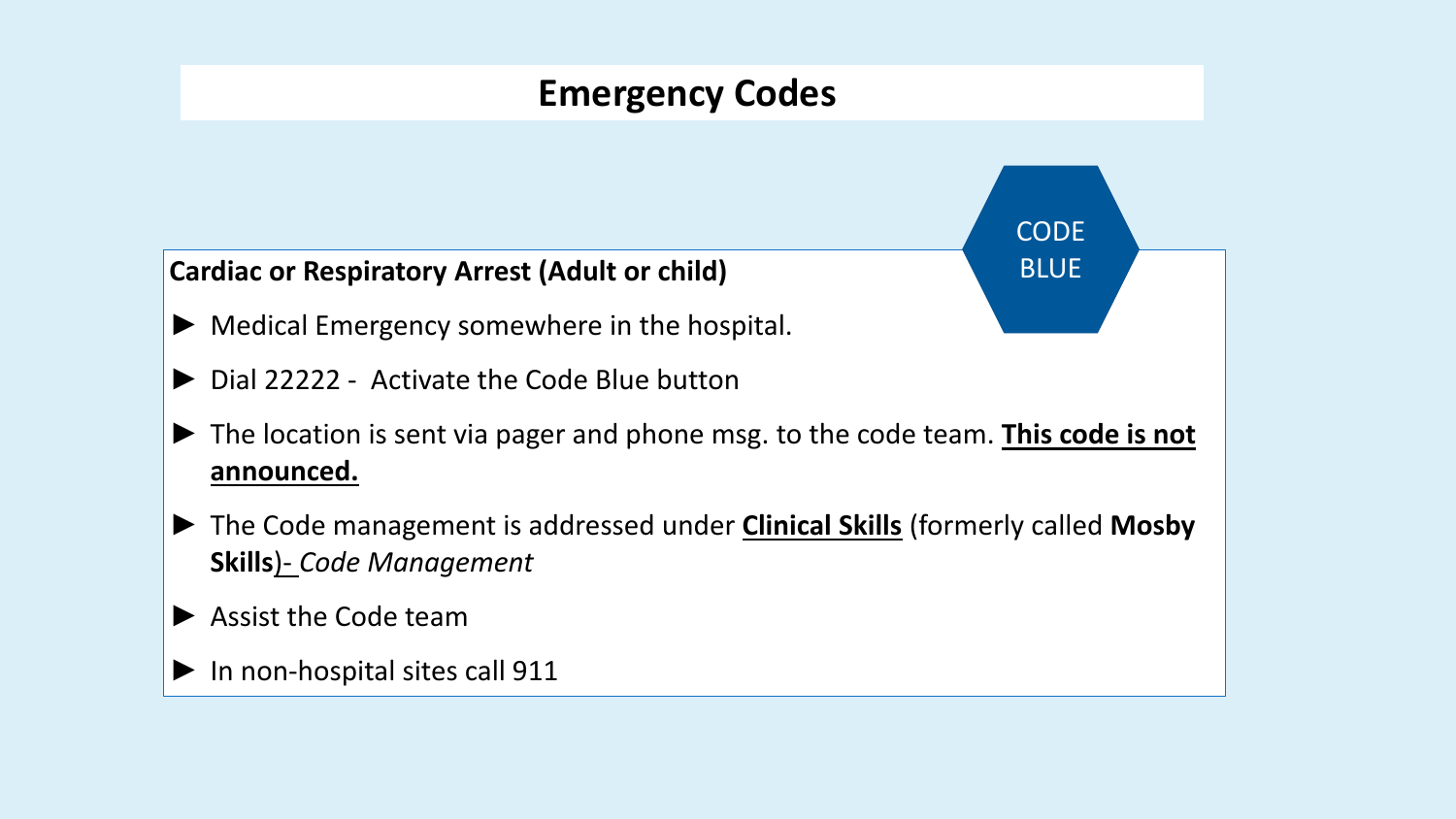# **Emergency Codes**

# **Code Red - An announcement that indicates a possible fire, smoke condition exist that requires IMMEDIATE ACTION**

- Dial 22222 Report a code red. The location is announced with the code
- When a fire alarm is activated, this signals the switchboard & the Fire Department **SP** dispatcher
	- **Follow R. A. C. E.** 
		- **R**-Rescue, A-Alert, C-Contain (if possible), **E**-Extinguish, Evacuate or Escape
- **Fire Extinguisher use P.A.S.S.** 
	- **P**-Pull, **A** Aim, **S**-Squeeze, **S**-Sweep
	- Fire Department.

Elevators can be used at Edgewood if not in alarm. All other hospitals when cleared by the

**CODE** 

RED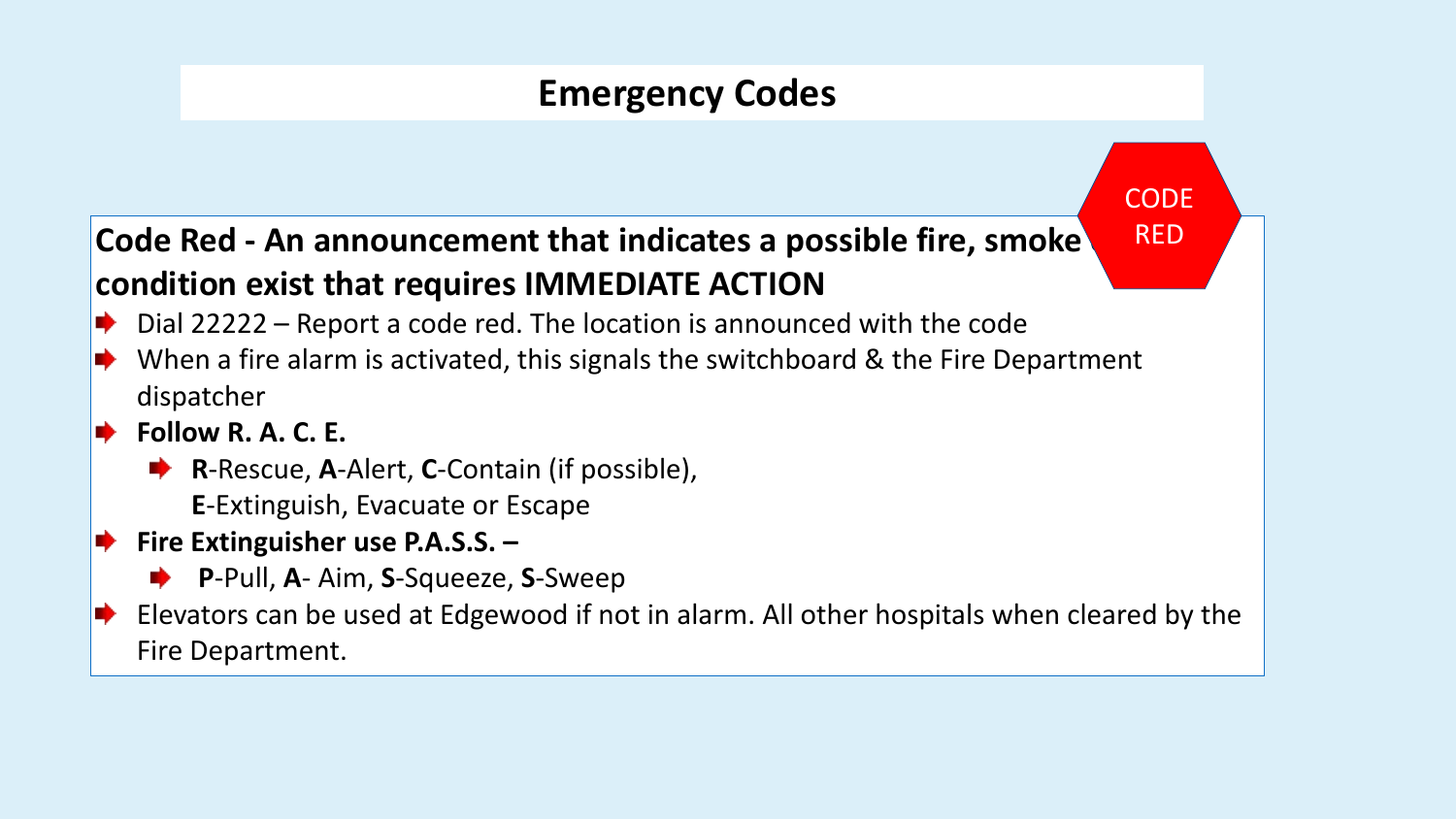## **Infant/Child Abduction**

- St. Elizabeth has installed an infant alarm system to prevent infant abductions.
- 
- system.
- ⋫
- 
- Plan.
- E) infants/children or suspicious activity to Security immediately.

**Infant/Child abduction Call 22222 Baby is in The Immediately!** 

## *During code pink, all available staff need to secure doors to exits and stairways and stay alert* Staff will follow the department plan as specified in their department section of the Disaster

Non-Critical departments should have staff report any suspicious person/persons with





■ Should a confirmed abduction occur, a "Code Pink" announcement will be made over the PA